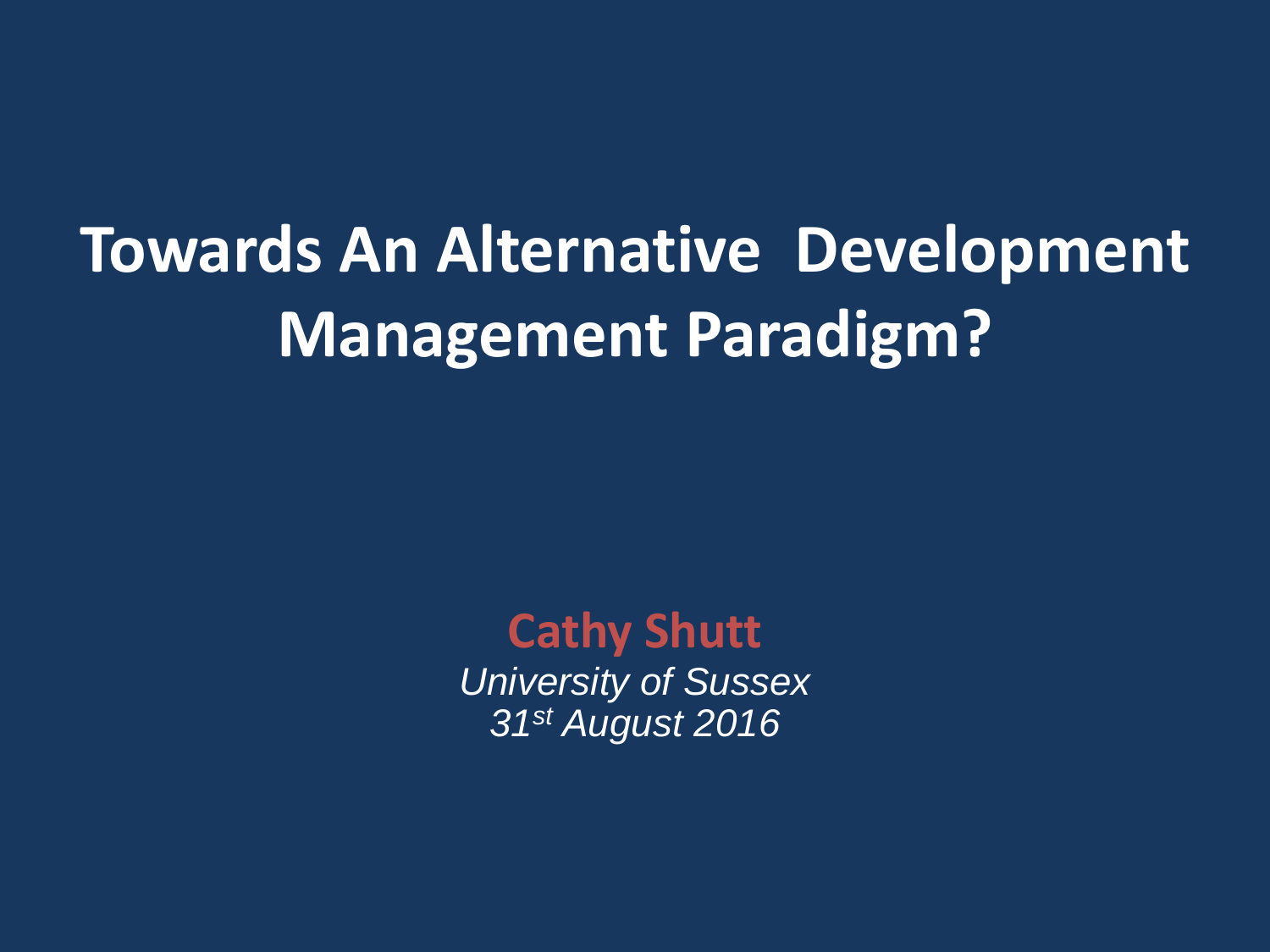## **Outline**

- What is RBM?
- RBM in international development cooperation
- RBM in UK Aid
- Alternative ideas
- Experience of implementation
- Implications for organisations
- Conclusions
- Implications for policymakers?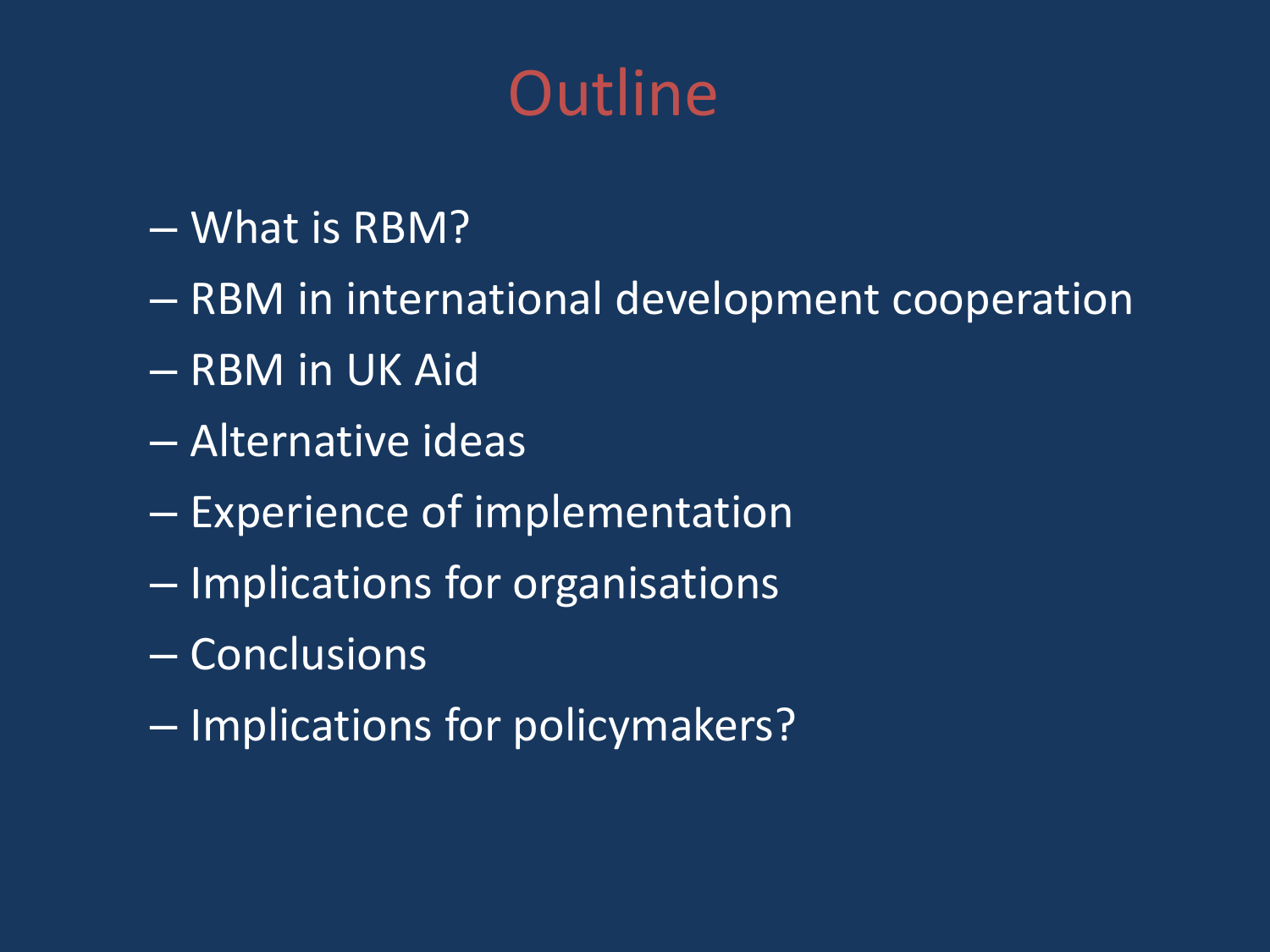#### What is RBM?

- Central to results agenda and New Public Management
- Uses principal agent theory and quantitative indicators to decentralise control
- Used for planning, management and evaluation of outputs, outcomes and impacts

**The Power of Measuring Results**

**If you do not measure results, cannot tell success from failure. If you cannot see success, cannot reward it. If you cannot reward success, probably rewarding failure. If you cannot see success, you cannot learn from it. If you cannot recognize failure, cannot correct it. If you can demonstrate results, can win public support** *Kusek and Rist (2004) adapted from Osborne and Gaebler (1992)*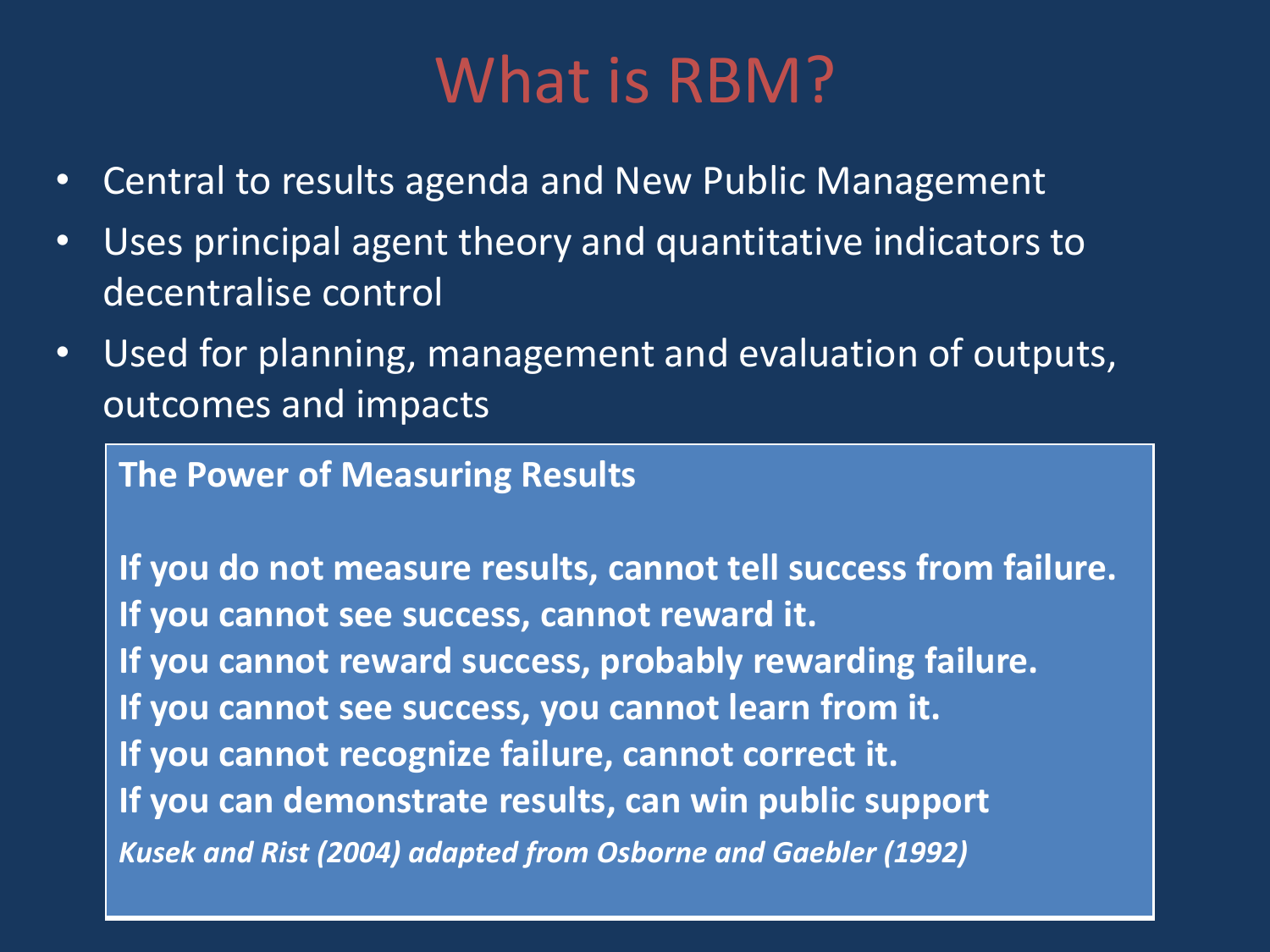### 2000s RBM: Opportunities

- Opportunity:
	- Paris Declaration & MDGs
	- Management *for* development results
		- Mutual accountability
		- Mutual learning

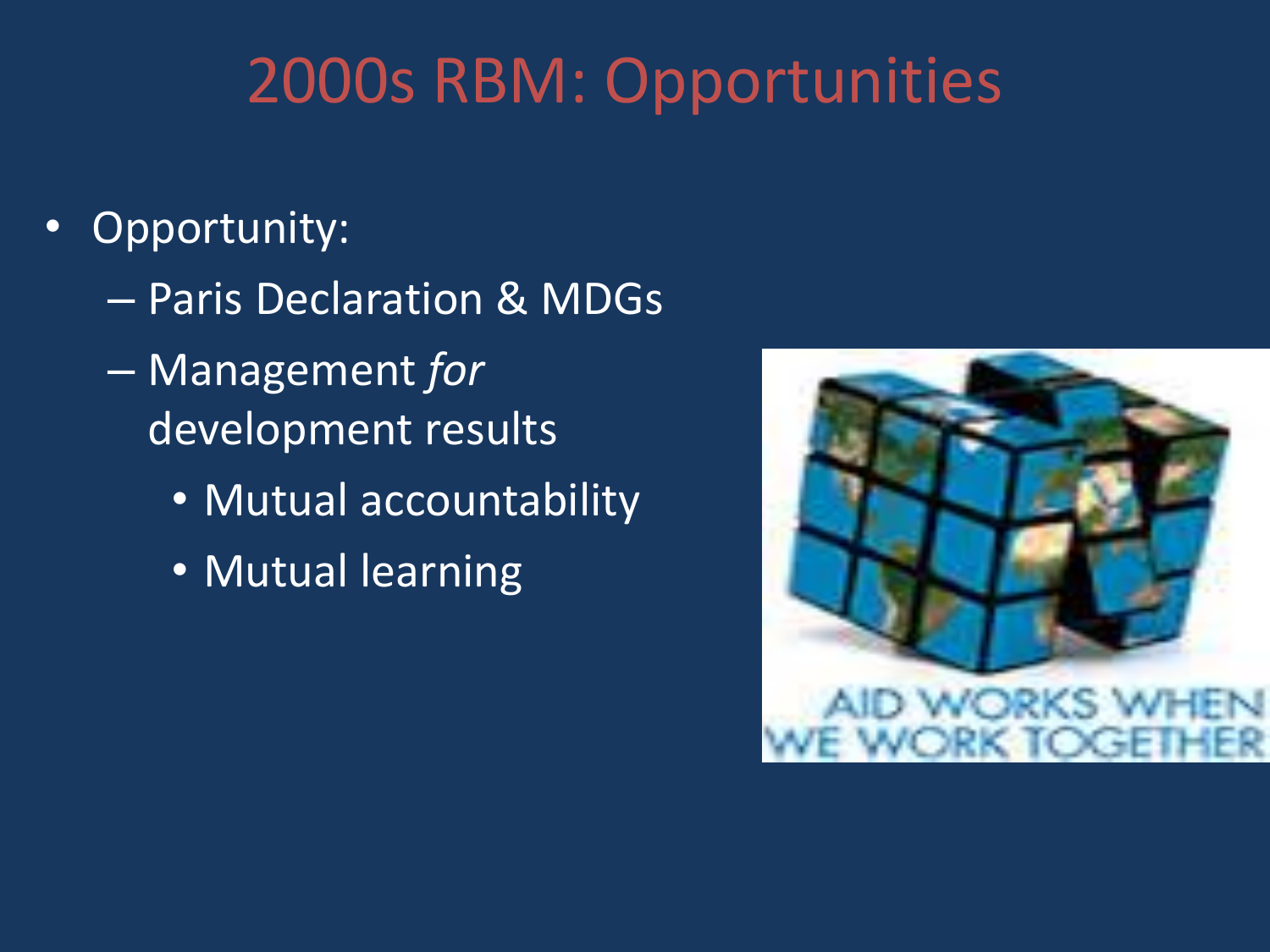### 2010 RBM: Opportunities & Risks

- Opportunities: Better monitoring, learning, decision making & accountability to tax payers
- Risks: 'Obsessive Measurement Disorder':
	- Less strategic rights based/solidarity
	- Promotes transactional development
	- No money for risky ventures
	- Hard and expensive to implement
	- Leads to poor quality learning
	- Controlling behaviour by donors disempowering for partners

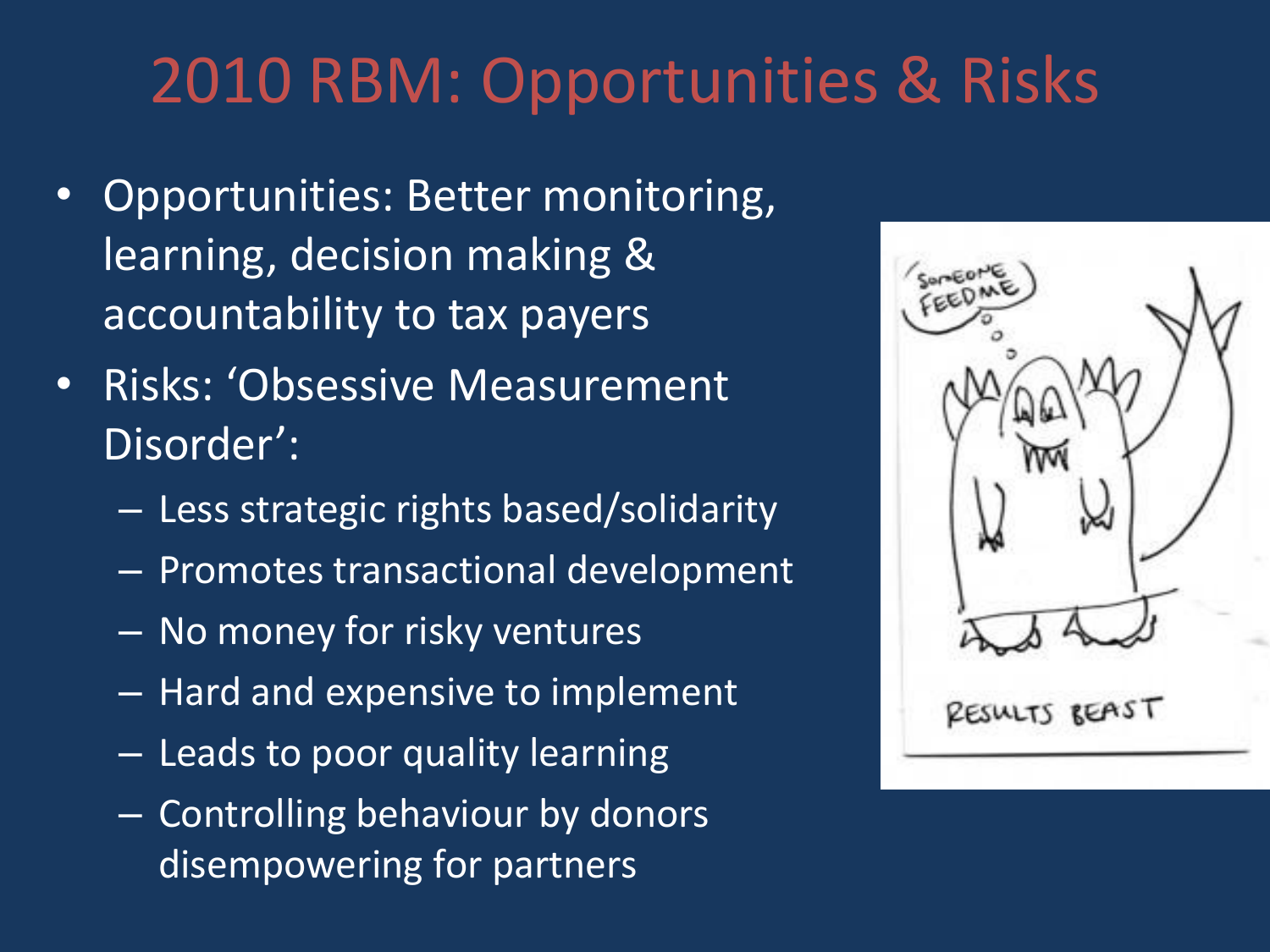### 2010 UK Results Agenda

*"Our bargain with taxpayers is this," says International Development Secretary Andrew Mitchell. "In return for contributing your money to help the world's poorest people, it is our duty to spend every penny of aid effectively. My top priority will be to secure maximum value for money in aid through greater transparency, rigorous independent evaluation and an unremitting focus on results."* 

Action Aid press release 21 October 2010



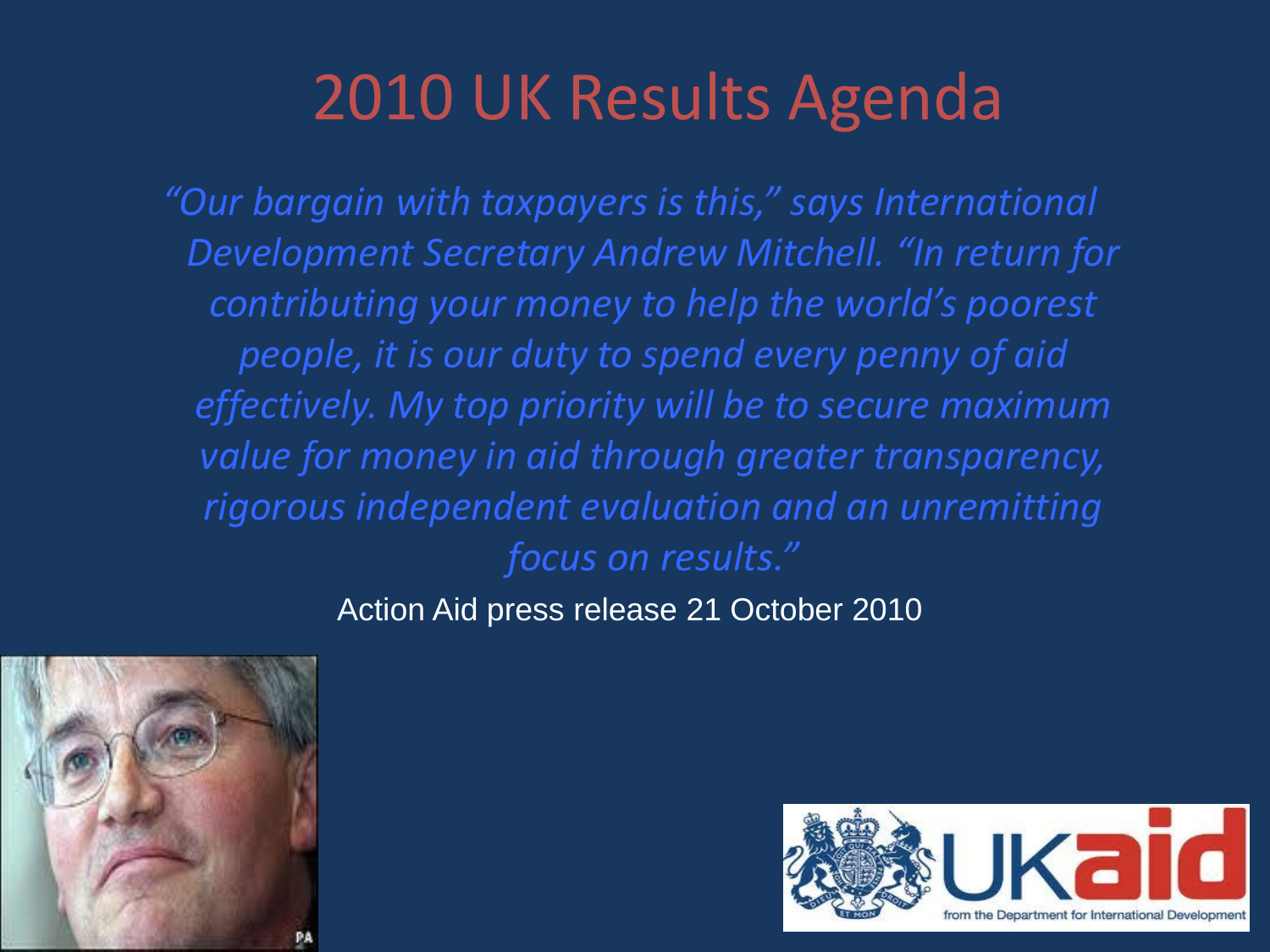### Power & Complexity Aware Alternatives

| <b>Problematic RBM</b><br>assumption                                              | <b>Proposed solution</b>                                                                                                                                           |
|-----------------------------------------------------------------------------------|--------------------------------------------------------------------------------------------------------------------------------------------------------------------|
| Development problems<br>results fix are technical &<br>commonly understood        | Politically smart approaches that engage<br>various local actors in defining problems<br>and leading experiments to find 'best fits'                               |
| Change to achieve results -<br>is linear, controllable or<br>predictable          | Iterative approaches to setting flexible<br>results indicators that can be amended as a<br>result of testing assumptions and learning<br>from real time monitoring |
| Evidence re measurement<br>of results for donor policy<br>makers is generalisable | Context aware pluralist evaluation methods<br>that focus on local stakeholders learning if,<br>how and why approaches work or not to<br>produce results            |
| Relationships required to<br>achieve results unaffected<br>by power               | Less donor procedures, more power &<br>complexity aware approaches e.g. payment<br>by results; more trusting relationships                                         |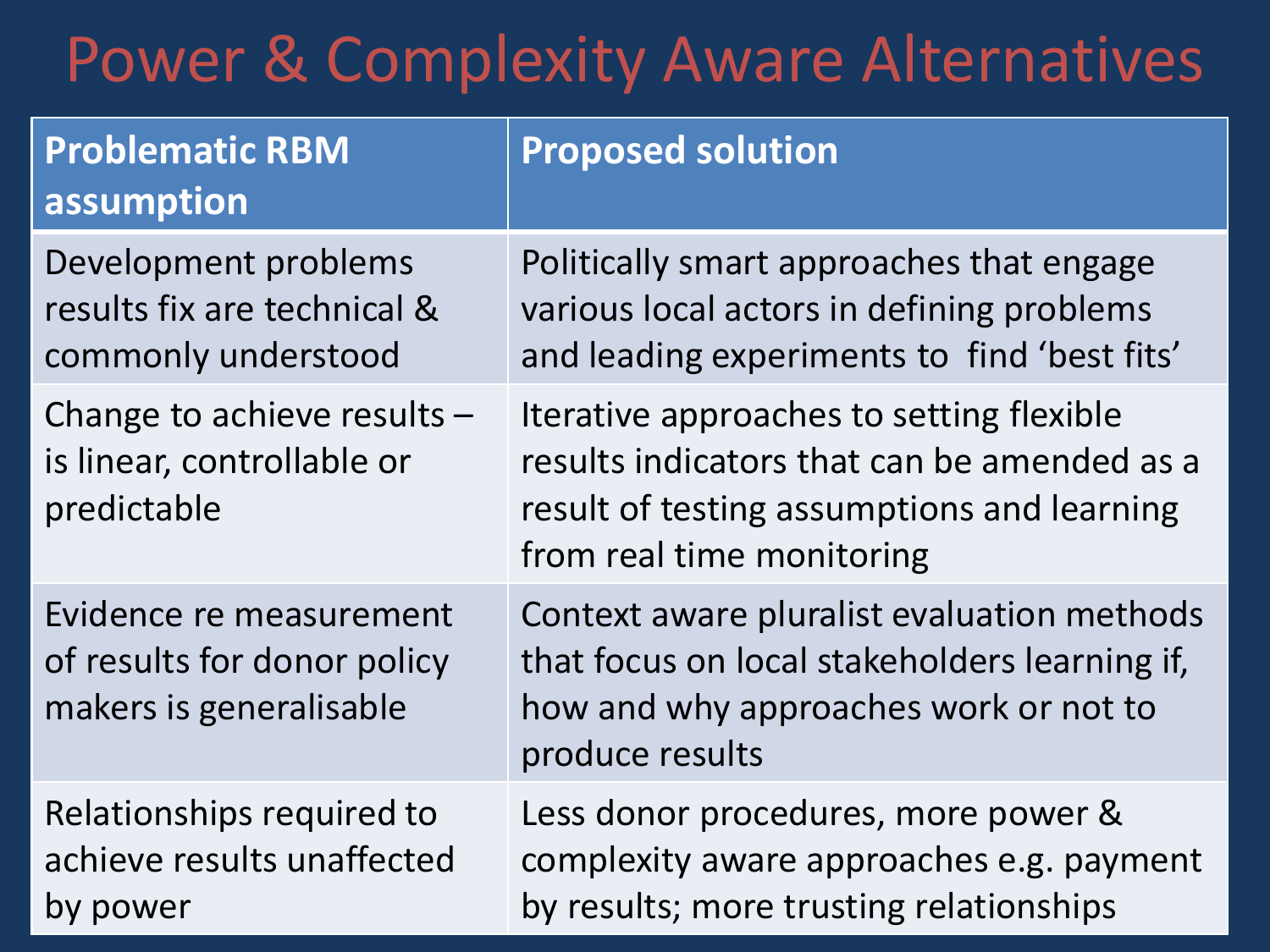# Experience: Possible but Challenging

| Idea or approach                                                          | <b>Experience</b>                                                                                                                                                         |
|---------------------------------------------------------------------------|---------------------------------------------------------------------------------------------------------------------------------------------------------------------------|
| Politically smart<br>approaches                                           | Politically smart locally led programmes achieve results<br>e.g. The Pyoe Pin in Myanmar/Burma programme but<br>hard to institutionalise & can be gender blind            |
| <b>Adaptive learning</b><br>and management<br>with flexible<br>indicators | Can encourage testing assumptions, learning &<br>accountability reporting, e.g. State Accountability and<br>Voice Programme, Nigeria; but requires investment in<br>staff |
| <b>Pluralist evaluation</b><br>methods                                    | Increased use in DFID and Bank; but challenging to<br>change orthodox methodologies in World Bank                                                                         |
| Payment by results                                                        | Effective if designed with a complexity and adaptation<br>lens that focuses on outcomes; less so if focuses on<br>outputs                                                 |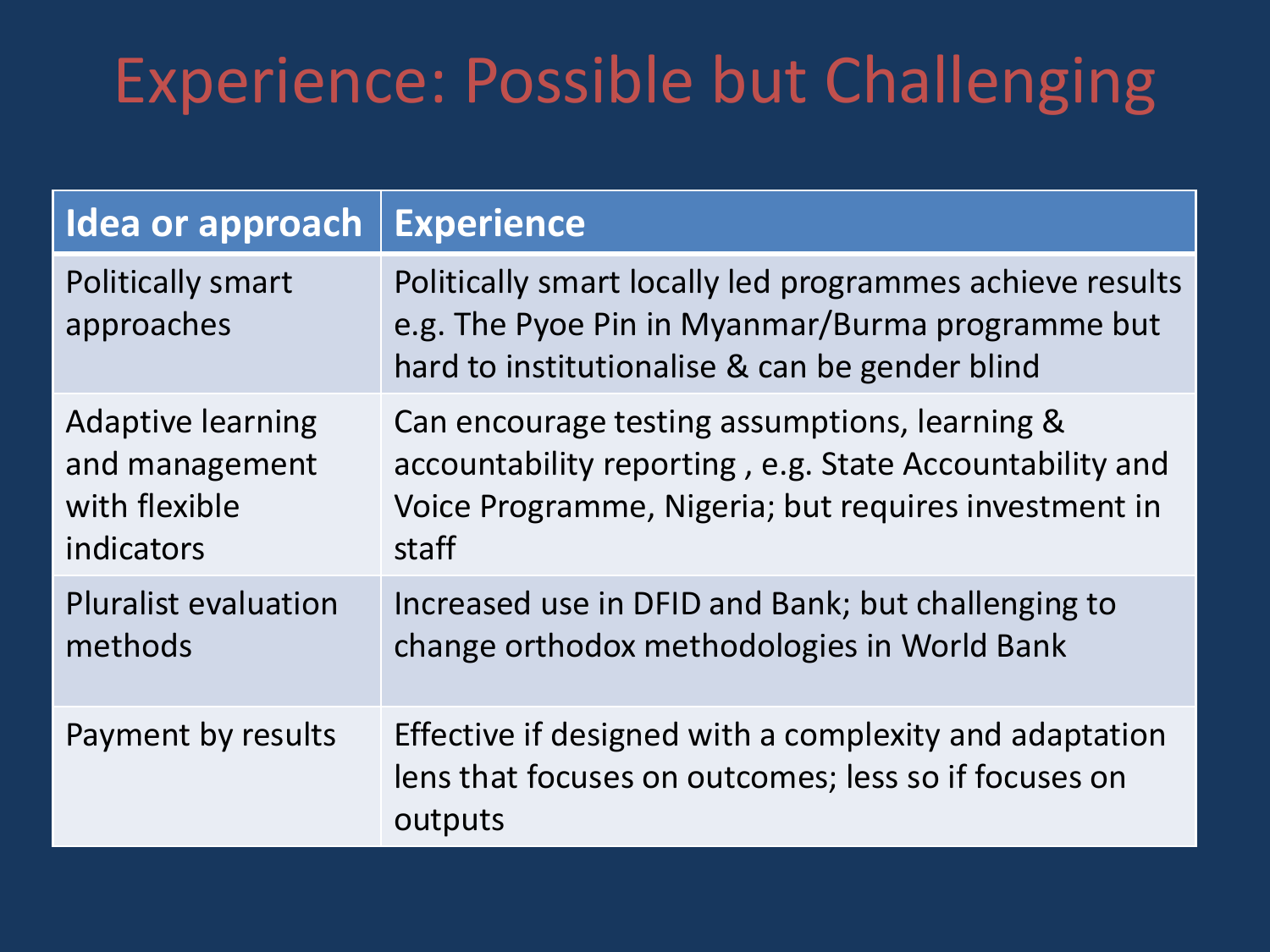# Implications for Organisational Change



- More contingent policymaking
- Performance management systems that enable alternatives, learning & accountability
- Appropriate human resource policies
- Rethinking value for money definitions
- Nuanced public communication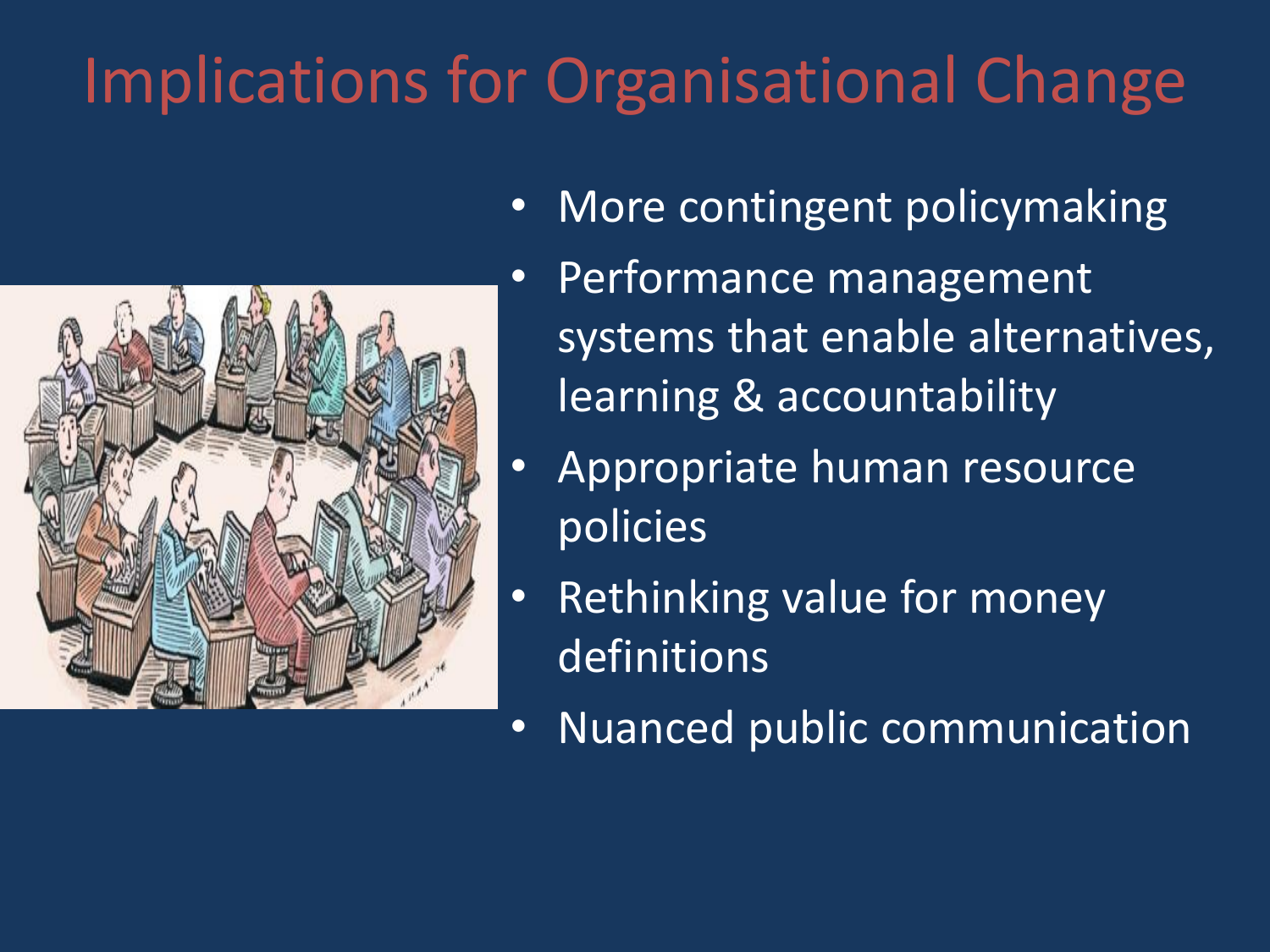### Conclusions

- Those involved in critiquing RBM and offering alternatives:
	- Draw attention to power blind RBM assumptions
	- Promote useful politically and complexity informed approaches for achieving and learning about results
	- Suggest an alternative management paradigm requires difficult organisational change